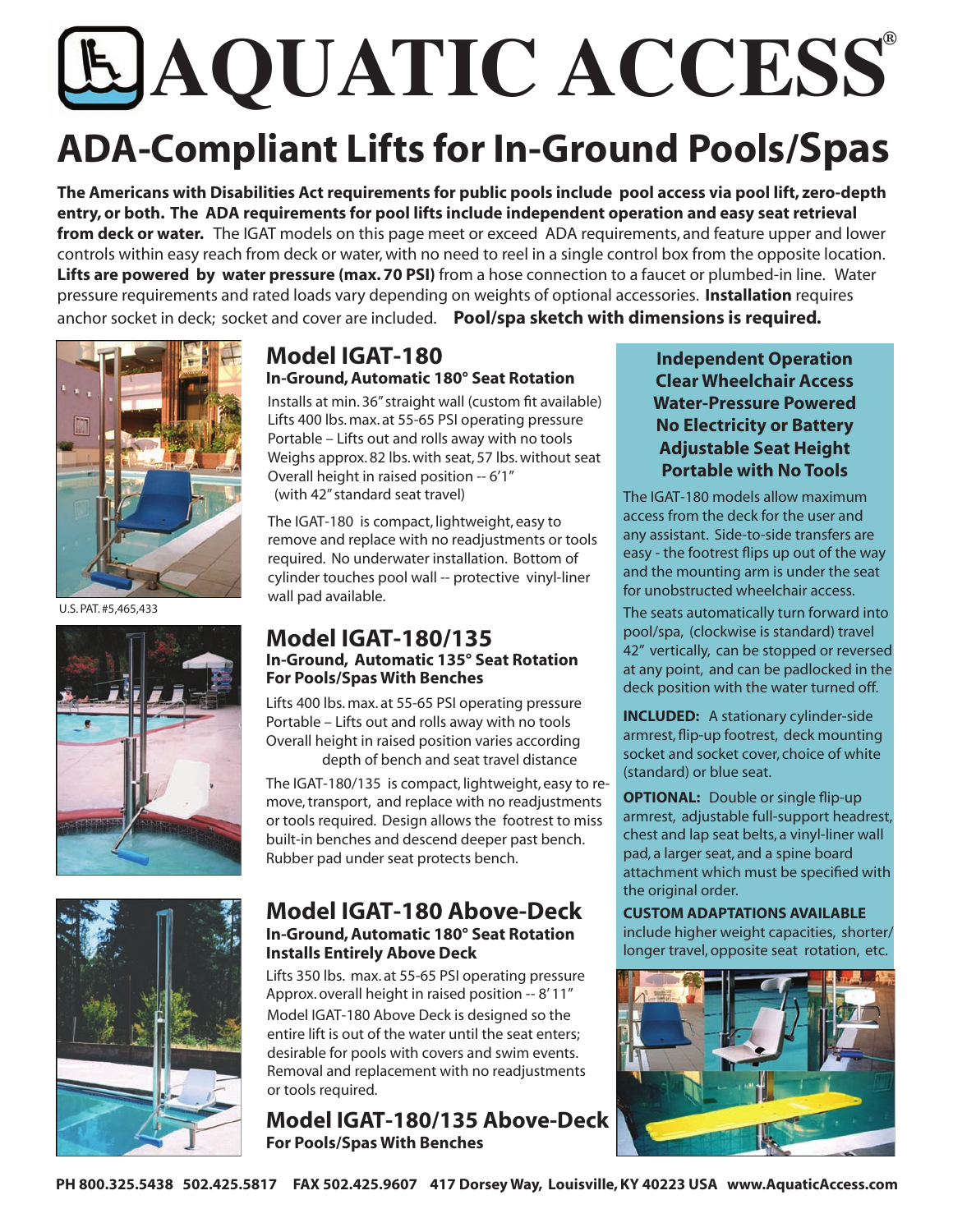## **Other Lifts for In-Ground Pools/Spas**

Aquatic Access offers a variety of lifts to meet the broad range of needs in private facilities. **Lifts are powered by water pressure (max. 70 PSI)** from a hose connection to a faucet or plumbed-in line. Water pressure requirements and rated loads vary depending on weights of optional or custom accessories. The standard models on this page have a vertical seat travel of 42" (custom travel lengths available) and one or two stationary armrests on the seat. Deck socket and cover included (except Model IGRC).







#### **Model IGAT-90 In-Ground, Automatic 90° Seat Rotation**

Installs at minimum 36" straight wall (custom fit available) Independent operation Lifts 400 lbs. at 55-65 PSI operating pressure depending on weight of accessories Installs in deck socket Portable – Lifts out and rolls away with no tools Height in raised position -- 6' 1" with standard 42" seat travel

For those able to do a diagonal or front pivot transfer, this model may be ideal. Side-to-side deck transfers are not possible as front of seat is parallel to pool wall in upper position. Access for transfer is best with a small or no gutter. Generally a choice for private pools and people who are semi-ambulatory. The seat rotates backward into the water, and forward when exiting. **Pool/spa sketch/dimensions required.** 

#### **Model IGRC In-Ground, Recessed Cylinder, 360° Manual Seat Rotation**

Usually assisted operation, variable seat orientation, self-turning handle available Manual 360° seat turn -- Seat can rotate to access two bodies of water if adjacent Lifts max. 300 lbs. at 55-65 PSI operating pressure

Usually installs in a (customer-supplied) PVC sleeve (either 6 or 8" diameter as required) set in concrete 30" deep or through-bolted to deck (not requiring PVC sleeve)

Height in raised position variable, usually 7' 3" with standard 42" seat travel

The IGRC is a good alternative for pools with moveable floors or automatic covers, in-ground spas with bench seats, and pool/spa combinations. The IGRC has proven adaptable to many configurations, including low head room, situations where strength of mounting or low profile is essential, and for boat docks. Seats can be forward-facing (cylinder behind) or side-facing (cylinder on left or right of seat). Forward-facing seats allow user's legs and feet to clear benches in pools/spas. **Pool/spa sketch/dimensions required.** 

#### **Model IGMT In-Ground, Manual 360° Seat Rotation**

Assisted Operation, variable seat orientation Manual 360° Seat Turn -- Seat can rotate to access two bodies of water if adjacent Lifts max. 300 lbs. at 55-65 PSI operating pressure Installs in a deck socket Portable – Lifts out with no tools Height -- 7' 1" with standard 42" seat travel

The IGMT is an alternative for pools with moveable floors or automatic covers, in-ground spas with bench seats, and pool/spa combinations when independent operation is not essential. Seats can be forward-facing (cylinder behind) or side-facing (cylinder on left or right side of seat). Forward-facing seats allow user's legs and feet to avoid benches in pools/spas. **Pool/spa sketch/dimensions required.** 

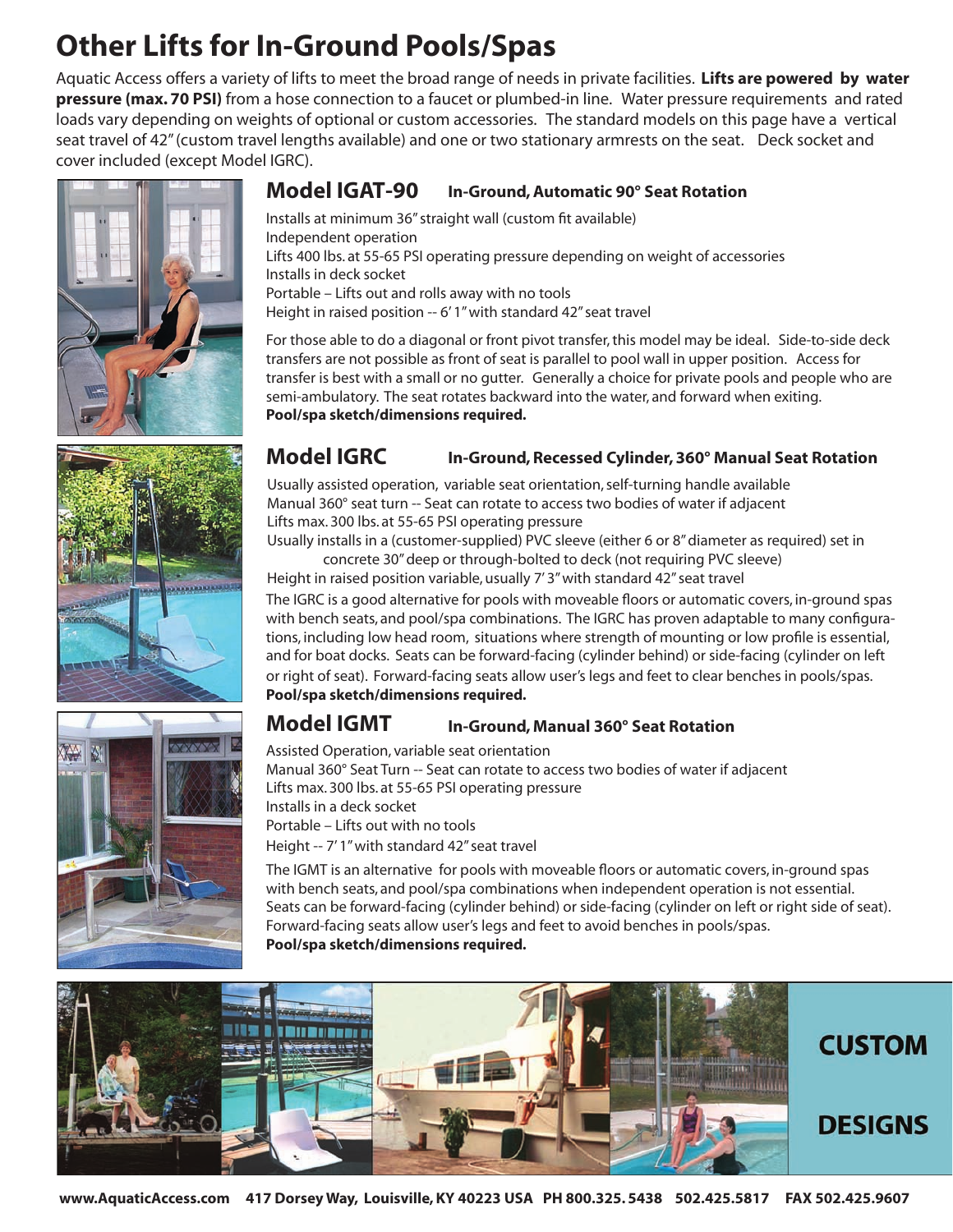## **Manual Rotation Lifts For Above-Ground Pools/Spas**

The AG models feature variable travel distances, depending on desired seat transfer height, wall height and width, desired clearance, and ceiling height (if applicable). **Lifts are powered by water pressure (max. 70 PSI)** from a hose connection to a faucet or plumbed-in line. Water pressure requirements and rated loads will vary depending on weights of optional accessories. Seats may be forward-facing (cylinder behind seat) or side-facing (cylinder on left or right of seat) and can be fitted with one or two stationary armrests (standard) or one or two flip-up armrests (optional).

#### **Model AG-48 Above-Ground, 48" Cylinder, Manual 360° Seat Rotation**

**The AG-48** is mounted on a stainless steel plate that is welded to the cylinder bottom and bolted to floor. Mounting options include a top-wall bracket and a tripod brace at cylinder bottom.

Usually assisted operation Lifts maximum 300 lbs. at 55-65 PSI Vertical seat travel -- 31" Standard height in raised position -- 7' 4"

Optional side-facing seat and stationary self-rotating handle allow some people to use lift unassisted by manually rotating themselves while on seat.

**The AG-48WP** mounts to a (customer-supplied) 6"x6" treated wood post usually set in concrete a minimum of 30" deep. Standard height varies depending on pool wall height.

**Pool/spa sketch/dimensions required.**

#### **Model AG-60 Above-ground, 60" Cylinder, Manual 360° Seat Rotation**

**The AG-60** is mounted on a stainless steel plate that is welded to the cylinder bottom and bolted to floor. Mounting options include a top-wall bracket and a tripod brace at cylinder bottom.

Usually assisted operation

Vertical seat travel -- 42"

Lifts max. 300 lbs. at 55-65 PSI

Standard height in raised position -- 9'3"

Optional side-facing seat and stationary self-rotating handle allow some people to use lift unassisted by manually rotating themselves while on seat.

**The AG-60WP** mounts to a (customer-supplied) 6"x6" treated wood post usually set in concrete a minimum of 30" deep. Standard height varies depending on pool wall height.

**Pool/spa sketch/dimensions required.**

#### **Model AG-72 Above-Ground, 72" Cylinder, Manual 360° Seat Rotation**

**The AG-72** is mounted on a stainless steel plate that is welded to the cylinder bottom and bolted to floor. Mounting options include a top-wall bracket and a tripod brace at cylinder bottom.

Assisted operation

Vertical seat travel -- 51"

Lifts max. 300 lbs. at 55-65 PSI

Lift height in raised position -- 11'

The Pool Lift Model AG-72 is specifically designed for above-ground therapy pools with walls up to 6'. (A higher transfer height at deck level may be required for pools with 6' walls. ) This model can also access a raised deck or porch, and can be built inside or outside the structure.

**The AG-72WP** mounts to a (customer-supplied) 6"x6" treated wood post usually set in concrete a minimum of 30" deep. Standard height varies depending on pool wall height.

**Pool/spa sketch/dimensions required.**